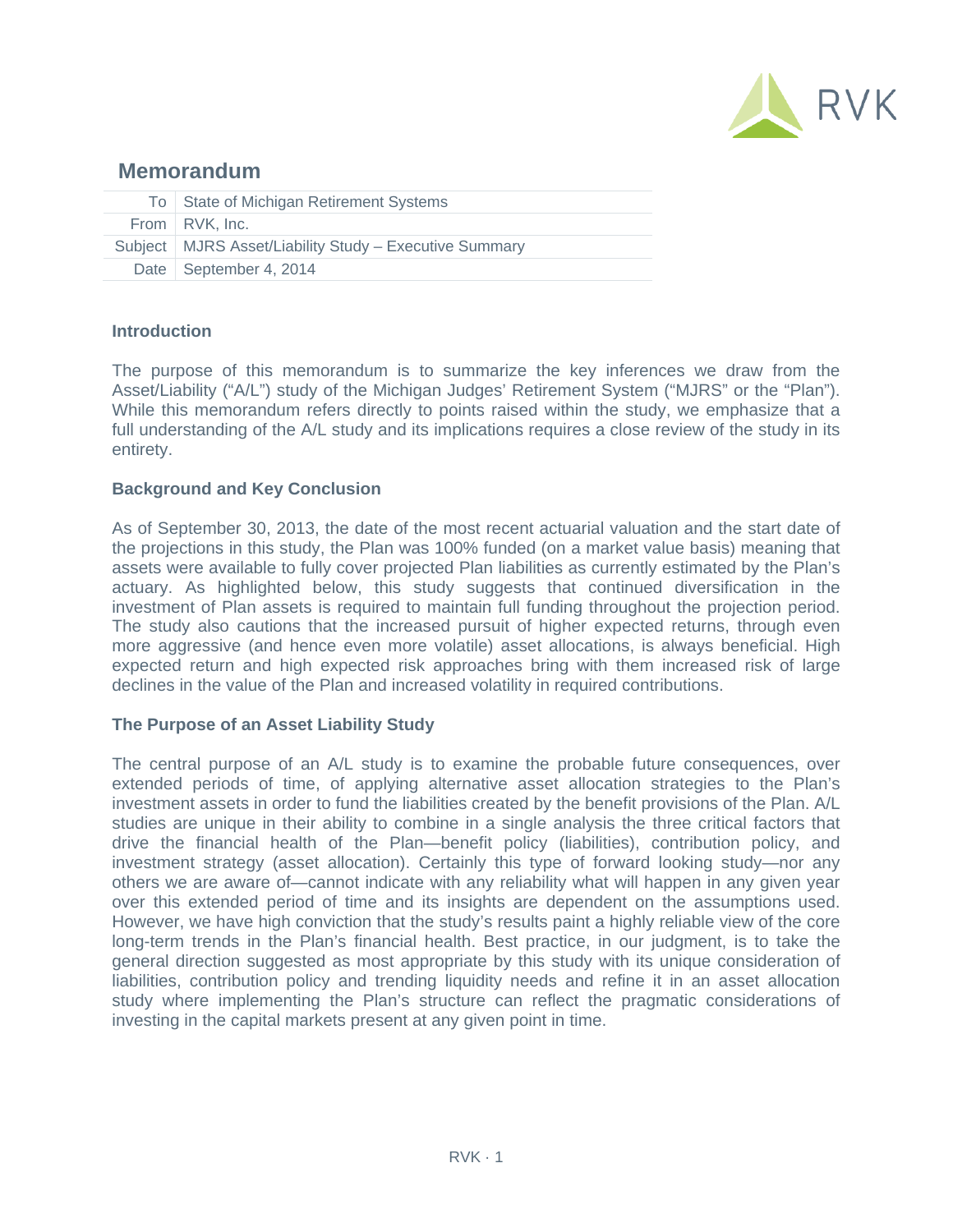

## **Deterministic versus Stochastic**

In this study, we examined a series of related questions associated with this central purpose, projecting future outcomes under two distinctly different methodologies:

- 1. a **deterministic** basis (all underlying assumptions, liabilities, contributions and most critically investment returns, are achieved precisely and without variance in each and every year); and
- 2. a **stochastic** basis (outcomes for investment returns vary each year according to estimated volatility with contribution *requirements* following suit while *actual* contribution policy and liabilities remains in their current form).

# **Key Results**

Below you will find a series of important findings, forecasts, and conclusions drawn from the body of the study. While the remarks are presented here to allow a quick assessment of some of the key findings, they represent only a sampling of the fundamental elements of the study. We emphasize that a solid understanding of each element requires that they be reviewed as they are presented in the study itself within their surrounding context (please note the frequent page references to the full study). This is especially important to understanding the findings which represent *probable, but not certain,* outcomes as analyzed in the stochastic section of the study.

### *At the Outset:*

- As of September 30, 2013 (the date of the actuarial valuation used to model liabilities), the Plan's market value funded ratio (available assets to fund benefit obligations) was 100% (page 6).
- Given the Plan is closed to new entrants, the number of active members is quickly declining and is expected to be almost 0 at the end of the projection period (page 8). The mature demographics of the Plan is an important factor when considering the findings on Plan risk/return options and the projected status of Plan liquidity below.

*Deterministic Analysis: A deterministic analysis assumes full certainty about the future, in particular, certainty of investment returns. Its virtues are that it is simple and that the findings reflect what will happen if the future turns out to be precisely as forecasted—no better, but also no worse.* 

- Benefit payments to Plan participants are expected to peak in approximately 2022 at which point they begin to decline as the number of retirees also begins to decline (page 9).
- Total annual dollar contributions (employer and employee) based on actuarially required rates are expected to decrease substantially over the next 20 years; from \$4.3 million in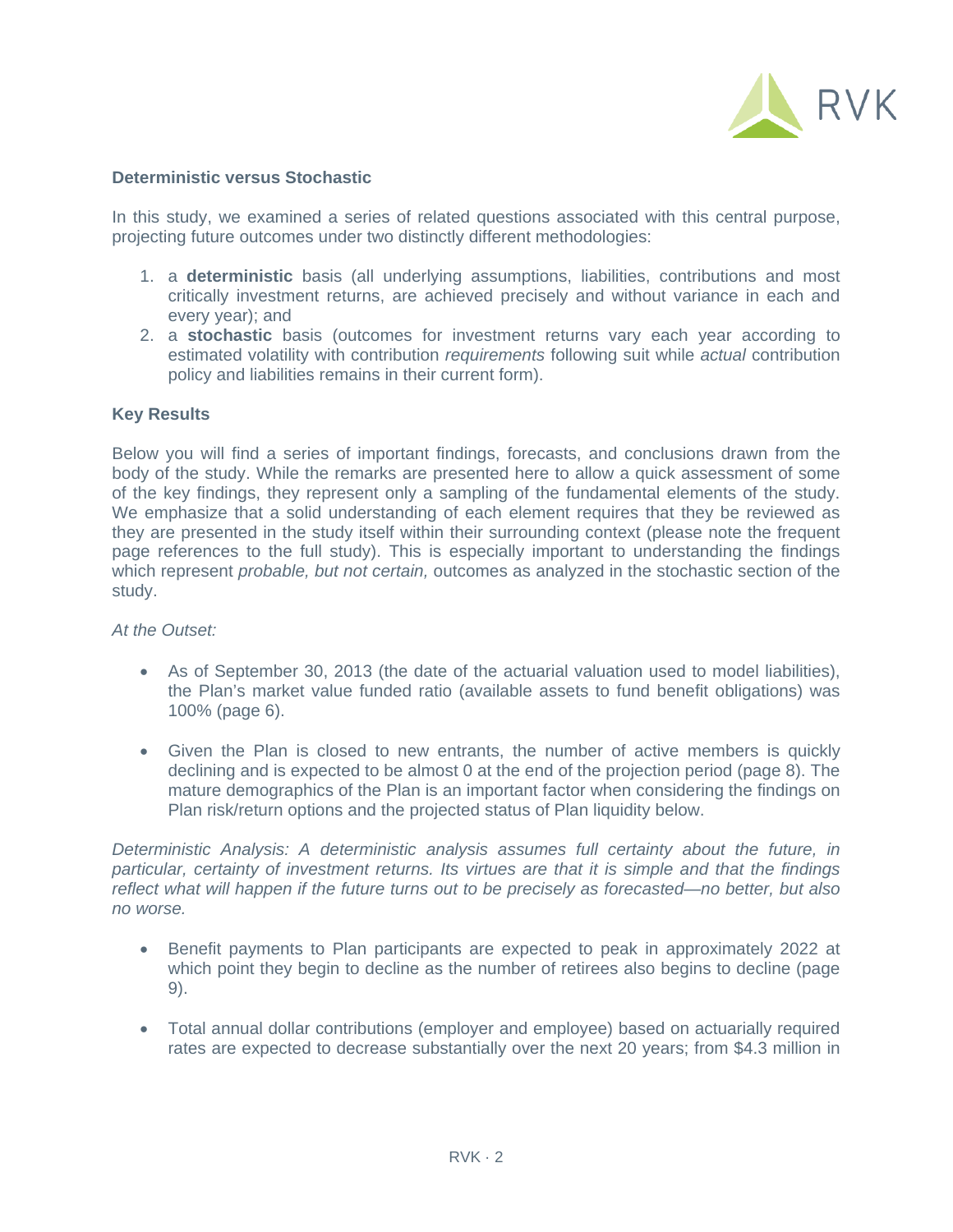

2013 to almost non-existent in 2033 (page 10). *Please note however*, that precise actuarially required rates as they unfold are the purview of the Plan's actuary and are affected by factors other than investment returns and resulting asset values of the Plan.

- Benefit payments currently exceed total contribution inflows annually by more than \$18 million (page 11). Net cash flow, defined as contributions minus benefit payments, is projected to initially increase to approximately negative \$25 million in 2022 before then starting to decline to current levels again in 2033 (page 11).
- As assets are depleted as the natural result of winding down the Plan benefit payments increase relative to assets, a larger portion of Plan assets (the corpus) must be consumed to fund annual benefit payments resulting in higher payout ratios (payout ratios are the percentage of Plan assets in any given year that must be converted to cash and expended to meet benefit payments due). Increased payout ratios, if they rise sufficiently high, can potentially impose liquidity constraints on the management of the portfolio (inhibiting the ability of the Plan to invest with a long term horizon) therefore limiting the opportunity to invest in less liquid asset classes regardless of the return or risk reducing diversification benefits they offer. The payout ratio is projected to gradually increase throughout the projection period from current levels near 9% to about 15% at the end of the projection period. These levels do not, in our opinion, materially inhibit investment opportunities for the Plan (page 12). However, in the future as this ratio inevitably climbs, there will become a point where liquidity demands on Plan assets impose a constraint on the management of the portfolio. This study does not suggest this will occur during the projection period.
- The funding ratio, on a market value basis, is expected to remain roughly constant increase to approximately 89% by 2033 from the current value of 63% (page 15).
- Experiencing a return of 100 basis points below the Plan's current assumed rate of return of 8.00% (i.e., 7.00%) each year for the 20 year projection period would result in a decline in the projected funding ratio to 85% in year 20 versus 104% at the current assumed rate of return (page 16). Additionally, under this scenario cumulative employer contributions would be \$48.3 billion higher over the 20 year period. Given the widely shared concerns about the prospects for a low return environment in the capital markets over the foreseeable future, this is a conclusion that should be thoroughly understood and appreciated. In the event that capital markets do not support returns commensurate with the assumed rate of return, reliance on contributions to complete the payout of the Plan's liabilities effectively increases, especially in later years.

*Stochastic Analysis: Unlike a deterministic analysis, a stochastic analysis does not assume an unvarying stream of expected investment returns year after year. Instead, it reflects the realistic view that pension plan investment returns are—like the investment markets themselves volatile and always uncertain. This means that there are a range of possible outcomes for MJRS; some are more likely, others less likely, but still possible.*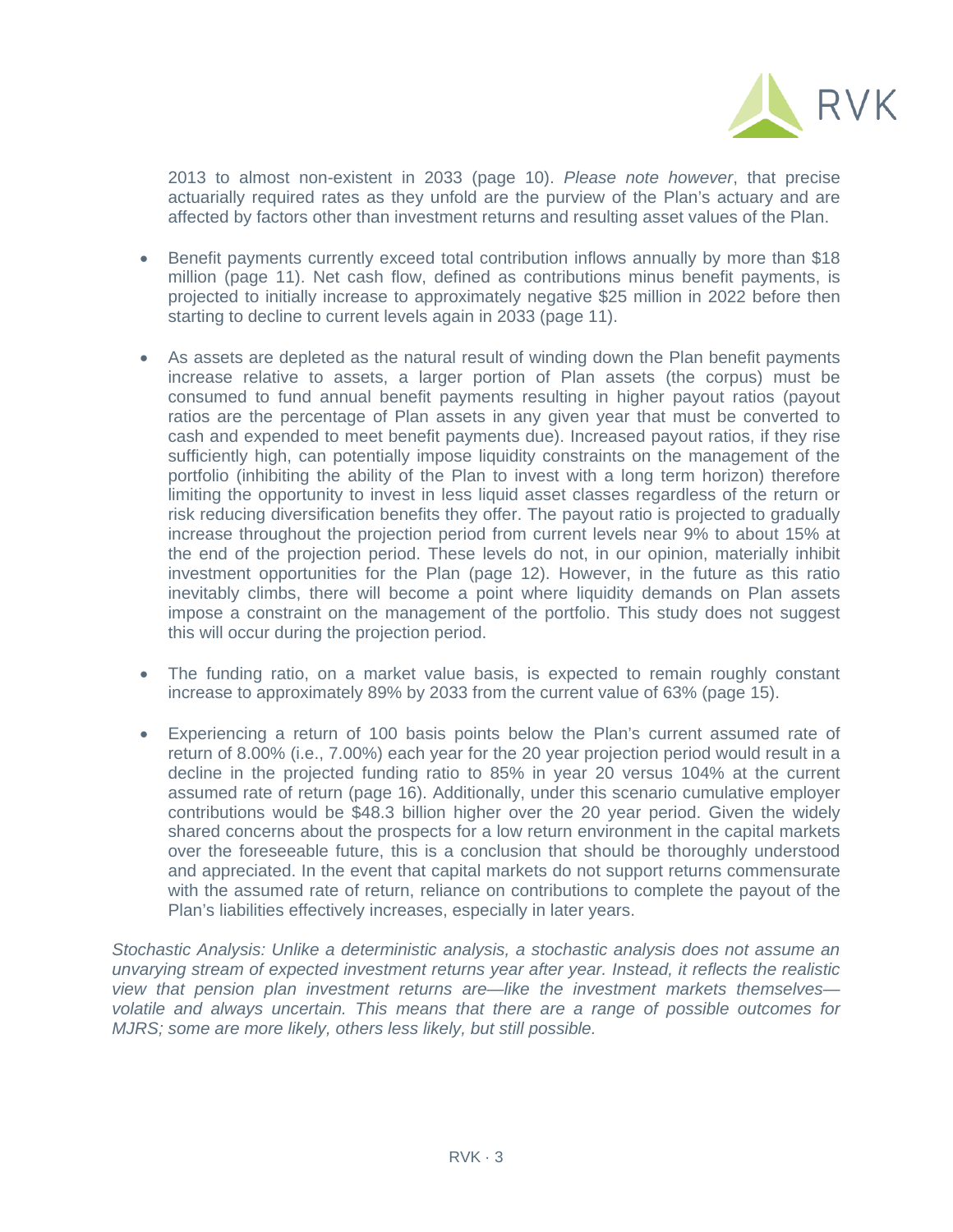

*The deterministic approach is useful for gauging the general direction of change and associated consequences, but adding the element of uncertainty—more specifically year to year variability in the performance of the capital markets and the value of the Plan's assets over time—can offer additional insights, albeit along with considerable complexity.* 

Uncertainty in future investment returns is taken into account via a stochastic analysis of four different investment approaches (in the table below and on page 22) including a conservative (low risk, asset protective), a highly aggressive (high return seeking with substantial associated risk) approach, and the Strategic Target and Current Allocation of the Plan. The reason for testing such approaches is that at the heart of the MJRS situation is a simple question that is difficult to answer: whether the Plan is better off following a strategy that:

(A) Falls in the general category of higher prospective return with greater risk (i.e. potential for more widely varying outcomes – good or bad), or

|                                      | <b>Strategic</b><br><b>Target</b> | <b>Current</b><br><b>Allocation</b> | Conservative<br>Portfolio | Aggressive<br>Portfolio |
|--------------------------------------|-----------------------------------|-------------------------------------|---------------------------|-------------------------|
| <b>Broad US Equity</b>               | 28.0                              | 30.3                                | 0.0                       | 35.0                    |
| <b>Broad International Equity</b>    | 16.0                              | 16.1                                | 0.0                       | 20.0                    |
| Int. Duration Fixed Income           | 10.5                              | 11.7                                | 100.0                     | 0.0                     |
| Diversified Infl Strat               | 4.5                               | 4.5                                 | 0.0                       | 0.0                     |
| <b>Real Estate</b>                   | 10.0                              | 9.3                                 | 0.0                       | 15.0                    |
| <b>Absolute Return Strategies</b>    | 6.0                               | 4.4                                 | 0.0                       | 0.0                     |
| Private Equity                       | 23.0                              | 18.4                                | 0.0                       | 30.0                    |
| Cash Equivalents                     | 2.0                               | 5.3                                 | 0.0                       | 0.0                     |
| Total                                | 100                               | 100                                 | 100                       | 100                     |
|                                      |                                   |                                     |                           |                         |
| Capital Appreciation                 | 67                                | 65                                  | $\mathbf{0}$              | 85                      |
| Capital Preservation                 | 13                                | 17                                  | 100                       | 0                       |
| Alpha                                | 6                                 | $\overline{4}$                      | $\mathbf{0}$              | $\bf{0}$                |
| Inflation                            | 15                                | 14                                  | $\bf{0}$                  | 15                      |
|                                      |                                   |                                     |                           |                         |
| <b>Expected Return</b>               | 7.9                               | 7.5                                 | 4.0                       | 8.7                     |
| <b>Risk (Standard Deviation)</b>     | 15.1                              | 14.1                                | 6.0                       | 18.4                    |
|                                      |                                   |                                     |                           |                         |
| Return (Compound)                    | 6.9                               | 6.6                                 | 3.8                       | 7.2                     |
| Return/Risk Ratio                    | 0.5                               | 0.5                                 | 0.7                       | 0.5                     |
| RVK Expected Eq Beta (LC US Eq = 1)  | 0.8                               | 0.7                                 | 0.1                       | 0.9                     |
| RVK Liquidity Metric (T-Bills = 100) | 61                                | 67                                  | 85                        | 56                      |

(B) Falls in the general category of lower prospective return with concomitantly lower risk (i.e. a tighter band of likely outcomes).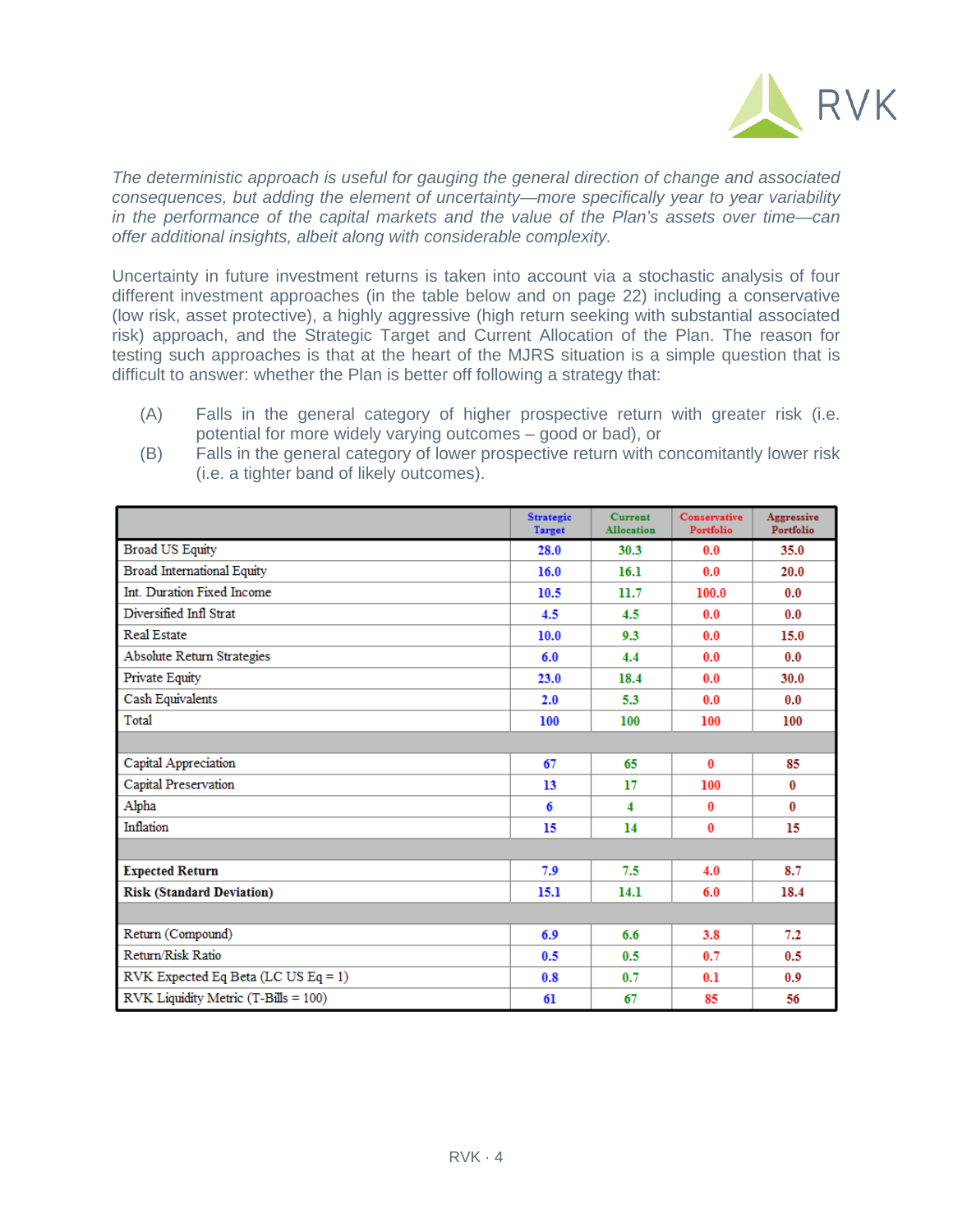

Essential to answering this question is to ask precisely how MJRS and the Plan's broader constituencies define what "better off" means. The metrics we use for each to determine whether the Plan is "better off" under one approach versus another are as follows:

- (1) The effect on funding ratio (and thus on contribution rates which decline with higher funding ratios).
- (2) The effect on Plan liquidity (i.e. the Plan's ability to pay annual benefits without major disruption of its strategic asset allocation, the driver of its investment strategy).
- (3) The effect on the trend line and stability of annual contributions.
- (4) The risk of large, sudden, and highly disruptive short-term declines in the Plan's assets over the course of time and the associated effects on contributions and potentially investment decisions.

The results of this analysis are displayed on pages 23 through 38 of the accompanying A/L study. For purposes of this summary, the consequences of choosing A versus B, as described above, is summarized most clearly in the tables on pages 29 and 38 of the study (copied below followed by explanatory comments).

| 20 Years               | <b>Probability of Full</b> | <b>Probability of less than</b> | Probability of less than | <b>Maximum 1 Year Portfolio</b> |  |  |
|------------------------|----------------------------|---------------------------------|--------------------------|---------------------------------|--|--|
|                        | Funding in 2033            | 80% Funding in 2033             | 60% Funding in 2033      | <b>Investment Loss</b>          |  |  |
| Strategic Target       | 48%                        | 41%                             | 22%                      | $-38%$                          |  |  |
| Current Allocation     | 42%                        | 46%                             | 24%                      | $-34\%$                         |  |  |
| Conservative Portfolio | 1%                         | 96%                             | 70%                      | $-19%$                          |  |  |
| Aggressive Portfolio   | 54%                        | 37%                             | 22%                      | -47%                            |  |  |

| 20 Years               | <b>Actuarial Funded Ratio in Year 20</b> |       |         | <b>Market Funded Ratio in Year 20</b> |       |                  | <b>Cumulative Employer Contributions</b> |         |        | <b>Payout Ratios</b> |       |               |  |
|------------------------|------------------------------------------|-------|---------|---------------------------------------|-------|------------------|------------------------------------------|---------|--------|----------------------|-------|---------------|--|
|                        | 50th                                     | 5th   | 95th    | 50th                                  | 5th   | 95 <sub>th</sub> | in Year 20 (Millions)                    |         |        | Year 20              |       | 2013-2033     |  |
|                        |                                          |       |         |                                       |       |                  | 50th                                     | 5th     | 95th   | <b>Median</b>        | Peak  | <b>Trough</b> |  |
| Strategic Target       | 93.8%                                    | 48.5% | 703.9%  | 95.2%                                 | 42.0% | 749.7%           | \$82.5                                   | \$269.4 | \$5.1  | 16.4%                | 47.1% | 2.1%          |  |
| Current Allocation     | 86.2%                                    | 49.5% | 523.2%  | 85.8%                                 | 42.8% | 553.4%           | \$93.3                                   | \$262.1 | \$5.5  | 18.3%                | 45.3% | 2.8%          |  |
| Conservative Portfolio | 59.8%                                    | 47.7% | 81.2%   | 54.3%                                 | 41.2% | 77.6%            | \$187.6                                  | \$255.9 | \$80.6 | 28.9%                | 46.9% | 8.6%          |  |
| Aggressive Portfolio   | 107.7%                                   | 46.4% | 1040.5% | 111.6%                                | 39.8% | 1120.8%          | \$71.4                                   | \$286.6 | \$4.7  | 14.0%                | 51.9% | 1.4%          |  |

- The median expected funding ratio for the Strategic Target is marginally below the current level at the end of the 20 year study period (page 38). The Current Allocation, with its associated lower expected return than the Strategic Target, has a median funded ratio at year 20 of 85.8%. This suggests the Plan must continue to target its actuarially assumed rate of return in order to maintain full funding throughout time.
- With the exception of the Conservative Portfolio all portfolios analyzed show a reasonable (greater than 40%) probability of full funding in 20 years (page 29). The Conservative Portfolio shows just a 1% probability of full funding in 20 years.
- While the median payout ratios for all but the Conservative Portfolio remain manageable and not of concern, each of the portfolios shows some probability of extreme payout ratios (45%+) at some point over the next 20 years. This would suggest that up to almost half of Plan asset could need to be liquidated in order to make current year benefit payments. A payout ratio at these levels would inhibit asset allocation decisions as they relate to illiquid asset classes. This is an undesirable long-term solution for investing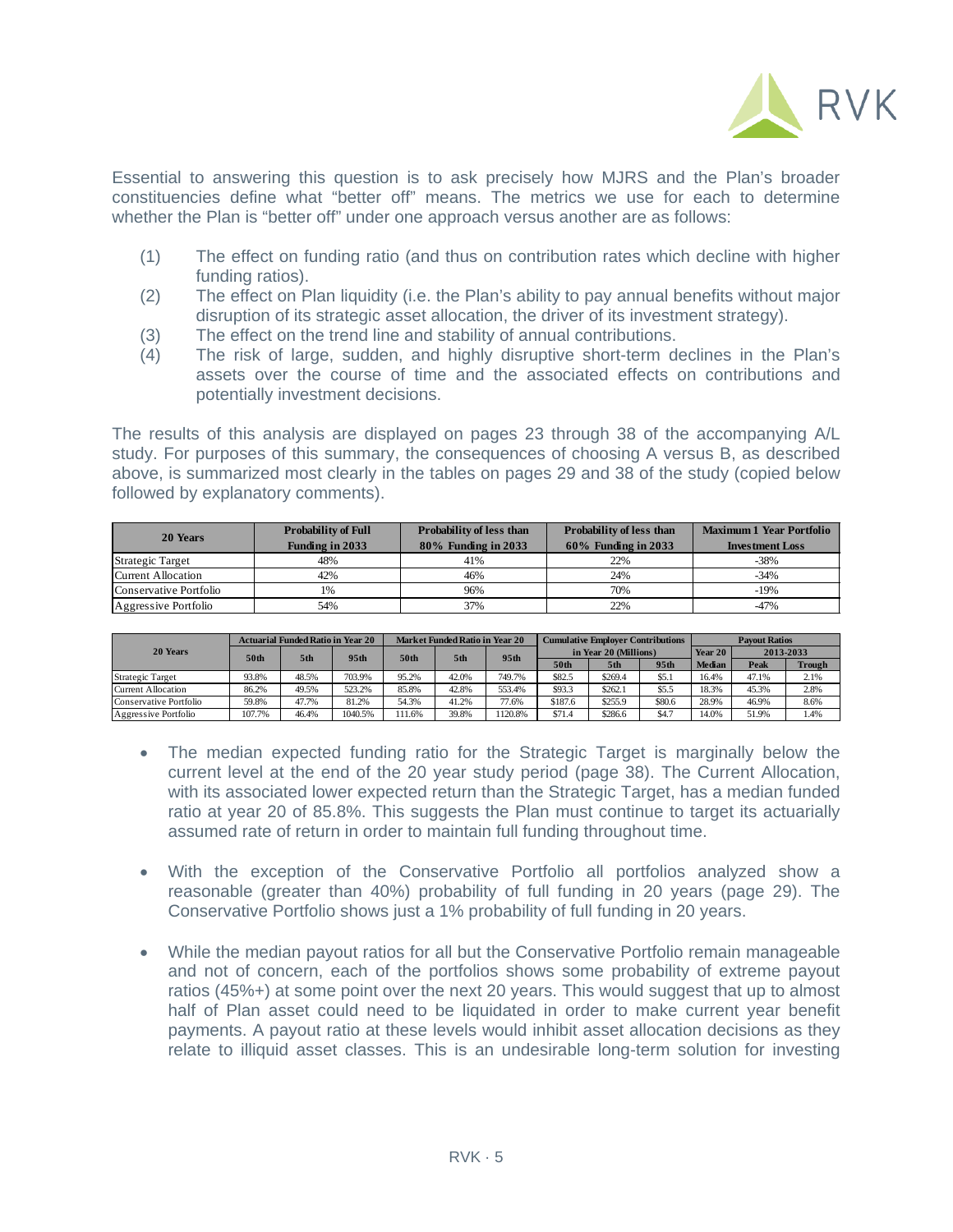

Plan assets. While the probability of such events is low, this is a reality the Plan should be aware of. The Conservative Portfolio shows a median payout ratio of almost 29%. This result would need to be fully understood before committing to such an investment program.

- The cumulative cost of providing the Plan's benefits is met through a combination of contributions and the investment returns on those contributions. The Conservative Portfolio requires the largest increase in cumulative contributions (i.e., the direct funding of benefits) (pages 36 and 38). Even under the very unlikely best-case scenario the Plan would have a funded ratio of about 54%, far lower than any of the other portfolios (page 38). The only redeeming virtue of such an ultra-conservative approach is that the potential for large declines in the value of the fund is significantly mitigated albeit at much higher ongoing costs (contributions) and chronic poor Plan financial health.
- The Aggressive Portfolio does appear to have the highest *probability* of producing full funding by 2033 at 54%. *However*, it also has a maximum theoretical one-year portfolio decline of 47%—a loss of almost one half of the Plan's assets, significant we believe by any standard. This likelihood of notably larger one year declines within the study period gives pause to the desirability of a far more aggressive approach simply from a quantitative viewpoint. It also suggests it may be a strategy that is extremely difficult for decision makers to sustain over a long period of time. Declines in the total fund market value of this magnitude are a disruptive event from all aspects of Plan management. Yet, the benefit of such an aggressive approach that makes it superficially attractive can only be realized with any probability if the aggressive and highly volatile approach is maintained for several decades through good times, bad times, and unnerving times. Furthermore, this type of strategy could prove difficult to maintain in future years given the very mature nature of the Plan. For all these reasons, it is not an approach that should be seriously considered without full recognition of the significant risks.
- While RVK supports the conclusions of the study using our current capital market assumptions, we also model for extreme market scenarios to stress test the results of the study. This analysis can be found in Appendices 1 and 2 (beginning on pages 39 and 56 respectively). The first test models the case of extreme market volatility by doubling the assumed standard deviations of all asset classes. The second test models converging market returns by assuming all assets are perfectly correlated (i.e. correlations equal +1.00). The results of these additional analyses show that the *relative* portfolio outcomes do not change, but that the range of potential results widens, indicating higher risk for all asset mixes given the increased systemic volatility and the reduced dampening effects of total fund diversification we assume under these stress scenarios.

# **Final Comments**

This A/L study shows that MJRS is currently fully funded and is likely to remain close to fully funding under the most likely outcomes assuming that assets are fully invested in a diversified portfolio for the next 20 years. However, positive outcomes are extremely dependent on the